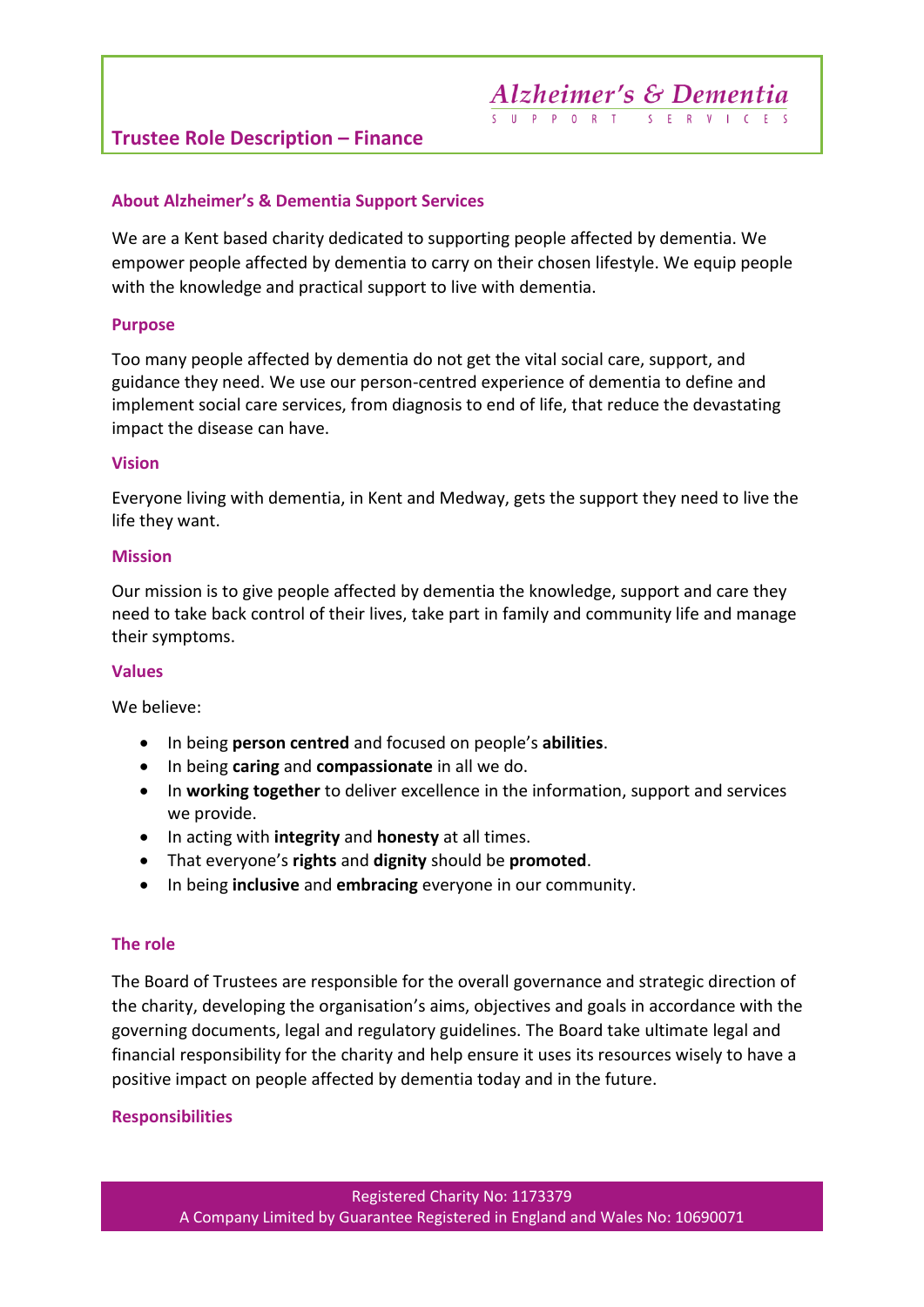# **Alzheimer's & Dementia**

**Trustee Role Description – Finance**

- To support the Joint Treasurer to ensure the Board of Trustees and the charity fulfils its financial responsibilities.
- To support the CEO and Joint Treasurer to ensure the charity has proper systems for budgeting, financial control and reporting.
- To help the Board of Trustees to interpret financial information and to make financial decisions.
- To support with ensuring the charity has a long term financial plan and has sustainable funding streams.
- Ensure the charity is carrying out its charitable aims and working for the benefit of people affected by dementia.
- Ensure that the organisation complies with charity law, company law, employment law, health and safety and any other relevant legislation or regulations.
- Ensures that adequate resources are secured to fulfil the strategic goals of the organisation, this includes fundraising.
- Ensure that the organisation applies its resources exclusively in pursuance of its objects.
- Contribute actively to the Board of Trustees' giving firm strategic direction to the organisation, setting overall policy, defining goals and setting targets, and evaluating performance against agreed targets.
- Act in the organisation's best interest.
- Safeguarding the good name and values of the organisation.
- Support with the appointment of the Chief Executive Officer and monitor their performance.

### **Other**

- Provide strategic guidance and leadership that is creative and original.
- To participate fully in Board meetings in a manner that is in-line with the organisational values but ensures professional debate and challenge.
- Proactively seek out new partnerships and relationships that will enable the charity to fulfil its mission and objectives.
- Ensure the policies and procedures are in place to ensure the organisations activities are effective, efficient, legal and ethical.
- To sit on appraisal, recruitment, exit and disciplinary panels as required.

## **Time commitment**

There is an expectation that trustees will make themselves available on a monthly basis for the evening Board of Trustee meeting or sub-committee meetings (as well as the time needed to read the required reports and agendas), the Annual General Meeting, an annual training day and any other ad hoc requirements to support the running of the charity. It is not necessary to attend all meetings in person as remote access is possible.